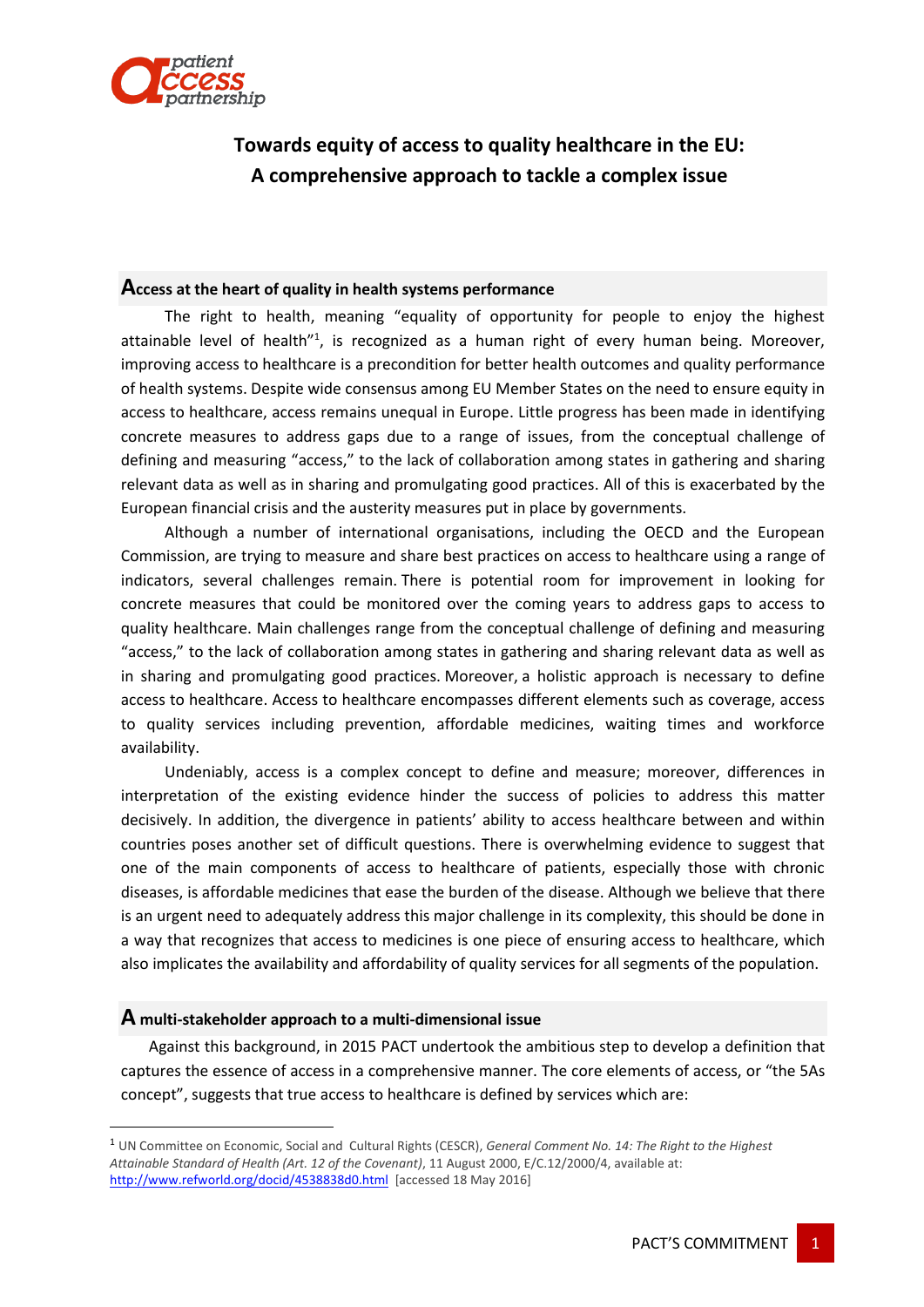

- **1. Available** (present)
- **2. Adequate** (sufficient and continuous in terms of supply)
- **3. Accessible** (available for utilization in physical terms)
- **4. Affordable** (avoiding causing financial hardship to those who use them)
- **5. Appropriate** (relevant to the needs and cultural setting of those who use them)

This definition recognises access as a multi-faceted notion constituted by a number of essential preconditions that must be put in place. The 5As' concept, developed through a multi-stakeholder mapping exercise examining access across the EU, can serve as a stepping stone for future efforts to improve access across the EU.

The conclusions of the 5As mapping exercise are unambiguous: deficiencies in access to healthcare among and within the EU Member States exist. Importantly, although there is evidence of good practices across the EU, all countries continue to face challenges in showing progress in all areas assessed. The exercise underscores the need for the systematic collection of comparable country-level data to facilitate states' ability to comprehensively and systematically measure the extent and nature of existing barriers to access, as well as to develop and monitor the effectiveness of their policies. Innovative approaches for best practice sharing will accelerate the efforts to overcome the major challenges in access to healthcare in the EU Member States.

## **Access high on the political agenda**

The findings of PACT's survey complement EU efforts which encourage actions in a similar direction. A first step in this direction was made with the Mid-Term Review of the Europe 2020 at the EPSCO Council meeting – "Investing in Health: The 'Missing Dimension' of the Europe 2020 Strategy" (1 December 2014) when the issue of an outcome-based approach to healthcare management was placed high on the agenda, followed by the Preliminary opinion on Access to health services in the European Union of the Expert Panel on Effective Ways of Investing in Health<sup>2</sup> which reiterated the need for enhanced international comparability of data to improve the understanding of the accessrelated issues.

The need for further convergence across the EU in order to address inequalities in access was further emphasised by the EU Commission in the Communication on effective, accessible and resilient health systems (April 2014)<sup>3</sup>. By acknowledging that there is no EU-wide mechanism and methodology for assessing, measuring and monitoring access, the Commission encourages efforts on sharing best practice as "an important step to reduce health inequalities"<sup>4</sup>. There is a long road ahead before these recommendations are transformed into practical realities.

## **A way forward**

1

We, the partners of the Patient Access Partnership, encourage the EU healthcare community's relevant national and EU institutions to:

<sup>&</sup>lt;sup>2</sup> Available at[: http://ec.europa.eu/health/expert\\_panel/consultations/access\\_healthcare\\_en.htm](http://ec.europa.eu/health/expert_panel/consultations/access_healthcare_en.htm)

<sup>&</sup>lt;sup>3</sup> Available at[: http://ec.europa.eu/health/healthcare/docs/com2014\\_215\\_final\\_en.pdf](http://ec.europa.eu/health/healthcare/docs/com2014_215_final_en.pdf)

<sup>4</sup> COM (2014) 215. Available at: [http://ec.europa.eu/health/healthcare/docs/com2014\\_215\\_final\\_en.pdf](http://ec.europa.eu/health/healthcare/docs/com2014_215_final_en.pdf)